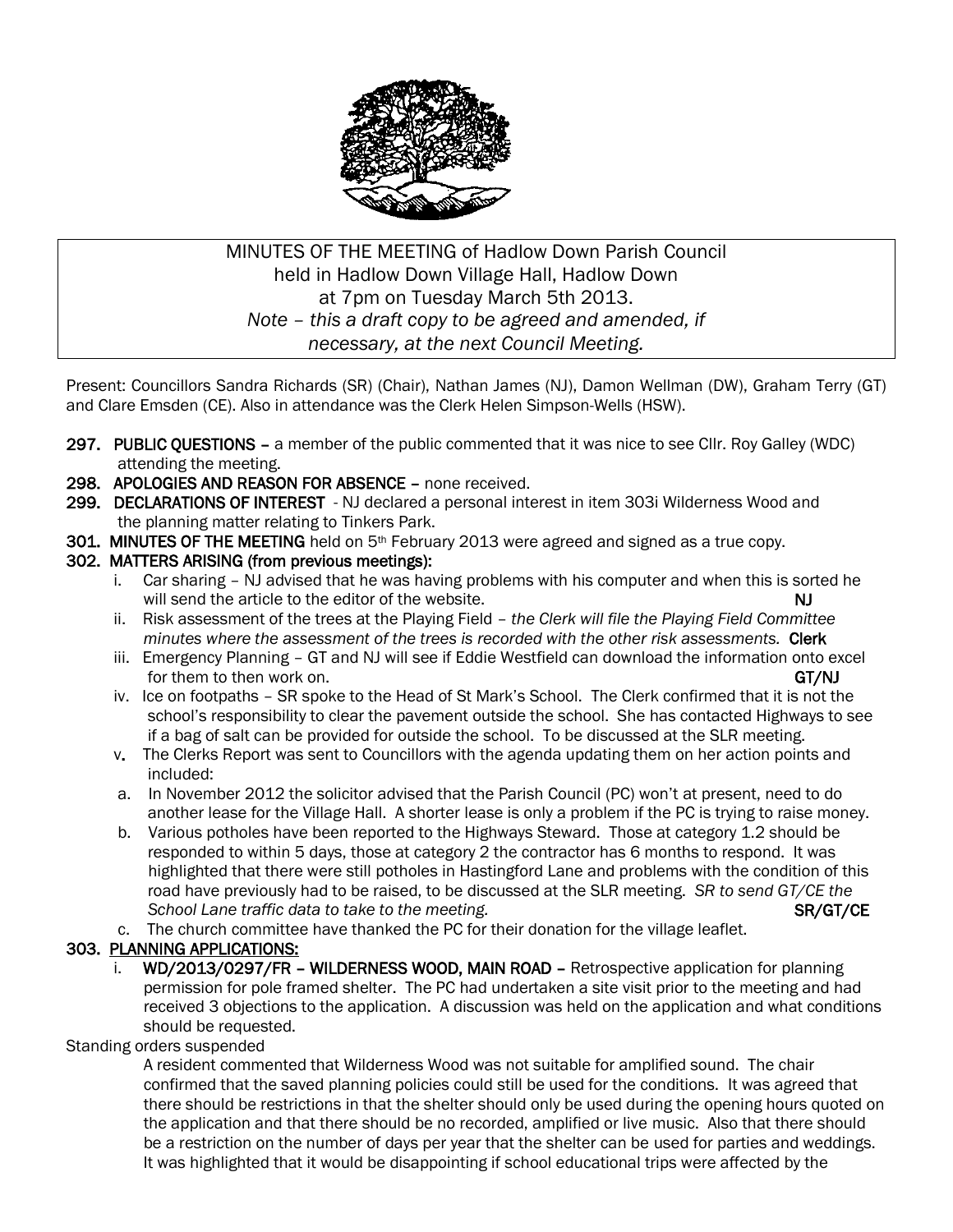conditions. The *Clerk and Chair will draft the wording of the response to cover these restrictions*. (4/1) SR/Clerk

Standing orders reinstated.

- 300. CRIME REPORT PCSO David Davies reported that there hadn't been any problems in Hadlow Down, however there had been a number of burglaries in the surrounding area and encouraged people to ensure their home and outbuildings were locked. Fuel thefts continue in other areas of the district. He also highlighted the problem with bogus callers and asked that anyone suspicious be reported on telephone no. 101, preferably with a description of the person and details of their number plate.
	- ii. WD/2012/2063/F LAND TO THE SOUTH EAST OF PIGSFOOT FARM, TN22 4ED Post and rail fencing on boundaries of land. The Chair advised that she had received a telephone call from a member of the public claiming to own the land in the application, she was advised to contact WDC. The Clerk has spoken to the planning officer who has requested that the PC still comment on the application – The Parish Council support the application. (4/1).
	- iii. WD/2013/0190/F SHEPHERDS HILL HOUSE, SHEPHERDS HILL, TN22 4PX Extension to existing garage to provide ancillary accommodation – The Parish Council support the application. (5/0) PLANNING MATTERS:
	- i. Open storage at Tinkers Park concern had been expressed over the number of caravans outside the open storage area at Tinkers Park. A Councillor advised that one of the existing buildings was being taken down and the items from there had been moved out temporarily. Also that some volunteers who lived further afield had occasionally stayed over in their caravans. Concern was expressed that these caravans are visible by residents and that there were restrictions on camping. It was agreed for the *Clerk to write to the trustees regarding the caravans.* Clerk Clerk **Clerk**
- 304. REPORTS FROM CLLR. TONY REID, ESCC & CLLR. KEN OGDEN WDC TR advised that the ESCC budget meeting has been held and council tax has been frozen for 2013/14. They will have 4.4% less cash than 2012/13. There are 3 major areas for expenditure: the Hastings – Bexhill link road; the access road into the east side of Newhaven docks, also Newhaven has been chosen as the site for an offshore wind farm and about £30 million will be spent on new libraries and upgrading current ones.

 An invitation to tender has been sent out for the high speed broadband project and they hope the tender will be awarded at the end of the Spring. He encouraged residents to express their interest in faster broadband. [This can be done at [www.goesussex.co.uk\]](http://www.goesussex.co.uk/).

 KO spoke about the spare bedroom charge, *SR will advise him of any cases where this is happening.* SR KO advised that he currently receives a large number of emails regarding the 7km Ashdown Forest protection zone.

305. BANK RECONCILIATION: –for February 2013 agreed and signed.

# 306. OTHER FINANCE MATTERS –

 I The Clerk advised that a couple of contractors had expressed concern over the electric voltage going into the Village Hall and that it should be higher and that the cable going into the box at the top of the lane would need to be changed. The Clerk had received 3 quotes which greatly varied in price.

Standing orders suspended

 The chair suggested that DW, NJ and John Thompson meet and agree a specification. Janet Tourell agreed with this proposal*. DW and NJ to see if John T. is willing to be involved and to organize a*  meeting. DW/NJ

 The PC have arranged for extra ducting to be installed for cabling for external lighting, it was confirmed that it is the Village Hall committee's decision and responsibility as to how they use this and over what they do with the telegraph poles.

Standing orders reinstated

- ii. It was proposed and agreed *that GT and the Clerk discuss the new burial fees and present their recommendations to a future PC meeting.* GT/Clerk and Commendations to a future PC meeting.
- iii. Review of the effectiveness of the internal audit the PC agreed with the review.
- iv. Report of the Wealden Parish Remuneration Panel. The Clerk updated the PC on the changes to the allowances.

## 307. NEW COMMUNITY CENTRE and THE VILLAGE HALL CONDITION SURVEY, REPORT and RECOMMENDATIONS

 – the Chair advised that she had attended a meeting with Bob Lake and Cllr. Roy Galley WDC. At the recent New Community Centre committee (NCC) meeting it was proposed to apply for permitted development rights for the Village Hall and the Pavilion. The plans are expected to have been put together by the end of June. Planning department have confirmed that they will provide 1 free session.

## Standing orders suspended

Rachel Lewis (vice-chair of the NCC) updated the PC on a meeting she had attended at Buxted. The NCC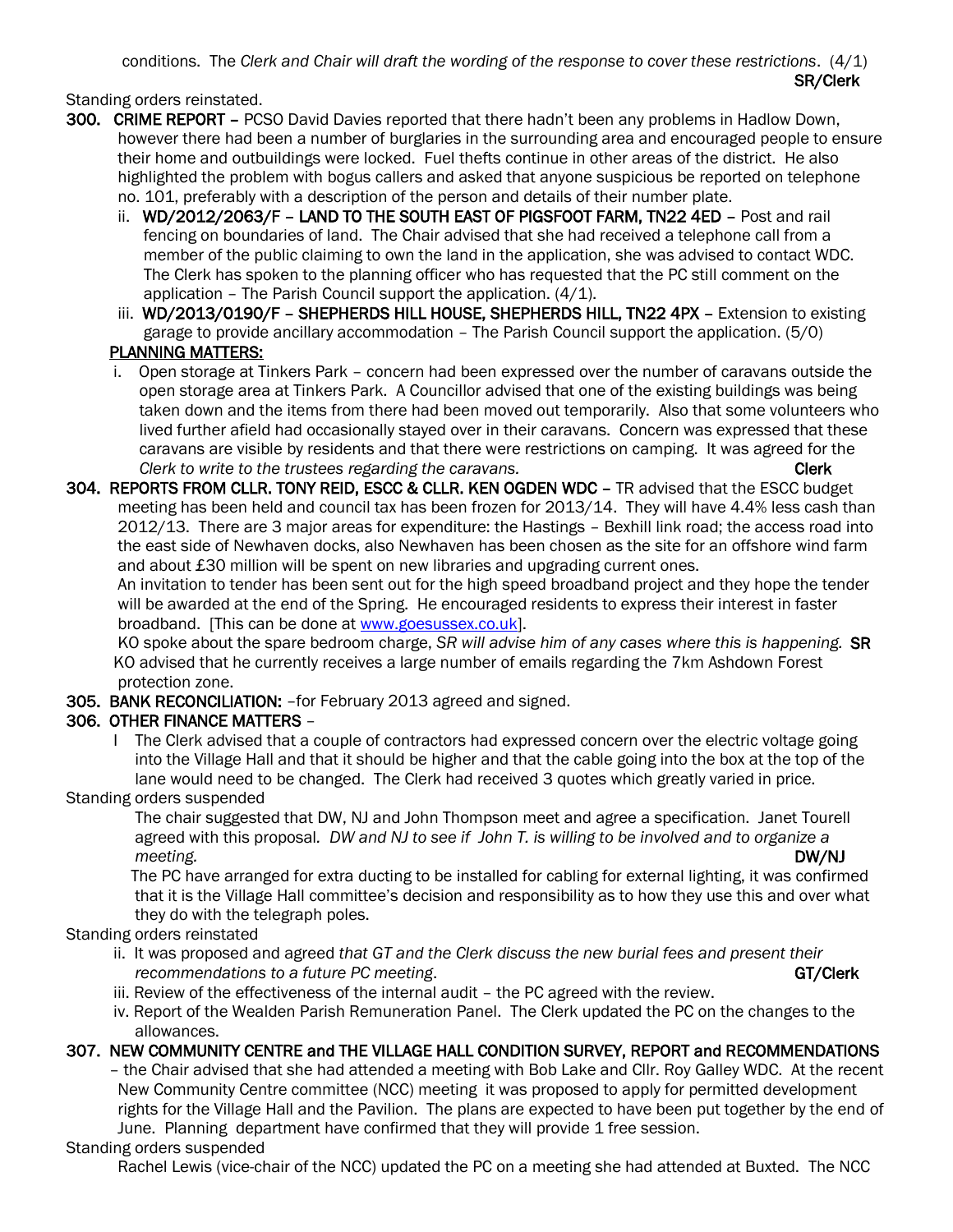are also hoping to meet with committees from Forest Row and Mayfield. The Chair advised that the main problem will be that the present Village Hall can't be sold. She updated the meeting on a Condition Survey, Report and Recommendations that has been produced by a sub-committee of the NCC on the current Village Hall. KO felt that efforts should continue for a new centre however people shouldn't give up on a resolution for the current Village Hall.

 A Councillor expressed disappointment that Cllr. Roy Galley had left the meeting before this agenda item was discussed.

Standing orders reinstated.

308. SLR MEETING - the agenda items were agreed for the SLR meeting, *Clerk to forward draft agenda to SR.* 

- Clerk/SR
- 309. HUT LANE DRAINAGE WORK the contractor has highlighted that a number of small items have been stolen whilst the drainage work is being undertaken in Hut Lane. A resident has written to the Clerk asking that a cover be placed over the open culvert. *DW offered to make a grid to cover the culvert and with NJ's assistance he will also put up a fence.*  $DW/NJ$

 The Chair advised that a resident had highlighted the amount of water coming from the land south of the Village Hall, however this was raised after the quotes had been agreed for the current work. It was highlighted that the ditch in front of the hall needs to be fully maintained to ensure that the water can drain away.

- 310. BURIAL GROUND the Clerk highlighted the state of a couple of the older graves, *she will speak to the Vicar to see what remedial work they do and report back to the PC.* Clerk **Clerk**
- 311. RISK ASSESSMENTS *GT agreed to undertake the annual review of the content of the risk assessments and to do the quarterly inspections. He will add trees onto the burial ground and play area risk assessments.* GT

 The Finance risk assessment was agreed, this *will be undertaken by the Chair, along with the office risk assessment* at the Clerk's 6 monthly review in March. SR

312. PARISH ASSEMBLY - the Clerk confirmed that PCSO David Davies, KO and TR will be attending the Parish Assembly and doing a short report. Fiona Bickerton will do a report for Mayfield Charities and has agreed to continue as the PC's representative. Vicky Richards will arrange for a representative from St Mark's School to do a short report. All *Councillors will forward 3 bullet points to the Clerk by 28th March in order that she can prepare the powerpoint. Clerk to send a copy of the previous minutes to all Councillors. ALL* 

#### Standing orders suspended

 KO advised that the Parish Assembly clashes with Maresfield's, *Clerk to liaise with their Clerk to ensure TR and KO can attend both meetings.* Clerk **Clerk Clerk Clerk Clerk** 

313. PARISH COUNCIL CONTRACTS – the Clerk updated the PC on an issue that had been raised over the business address for the play area contractor, she has taken advice on this. The PC felt that it was a Post Office problem. The Clerk went through the checks that should be undertaken when employing a contractor. She is awaiting a copy of the waste certificate from the play area contractor *and will ask for a copy of the burial ground contractor's certificate.* **<b>Clerk** *Clerk* 

#### 314. REPORTS FROM COUNCILLORS (COUNCIL MATTERS AND OUTSIDE BODIES):

 Cllr. Graham Terry – Playing Field, Burial Ground, Newsletter – GT advised that as the playing field is so wet it isn't known when the eco-survey can be undertaken. He advised that it was felt that mole-ploughing wasn't suitable for a cricket pitch and there wasn't enough top soil for it to be done. The oak tree is flourishing at the burial ground. A working party had cleared out the ditch at the play area and were concerned that someone might fall into it, GT has suggested that something be placed over it to prevent this happening.

 Cllr. Damon Wellman – Neighbourhood Watch and Safer Wealden Partnerships – DW advised that he had done the drawings for the bus shelter. He expressed concern that the PC were now having to pay a fee for this application. He suggested, and it was agreed, that an article go in the newsletter so that people know who they should go to when they have a complaint.

 Cllr. Nathan James – Youth and Emergency Planning – NJ advised that he will re-do the emergency planning paperwork with GT. The Chair thanked NJ for his work on the Hut Lane drainage project. Cllr. Clare Emsden – Highways, Rights of Way and Footpaths – CE commented on the Parish Training recently given to Councillors by WDC.

 Cllr. Sandra Richards – Planning and Newsletter – SR advised that she had been contacted regarding a recent party in the village which continued late into the night. She will put an article in the newsletter.

## 315. CLERK'S MATTERS:

i. The Clerks hours were agreed and signed

312. PARISH ASSEMBLY – it was agreed to give a grant towards the refurbishment of the school butterfly, to be